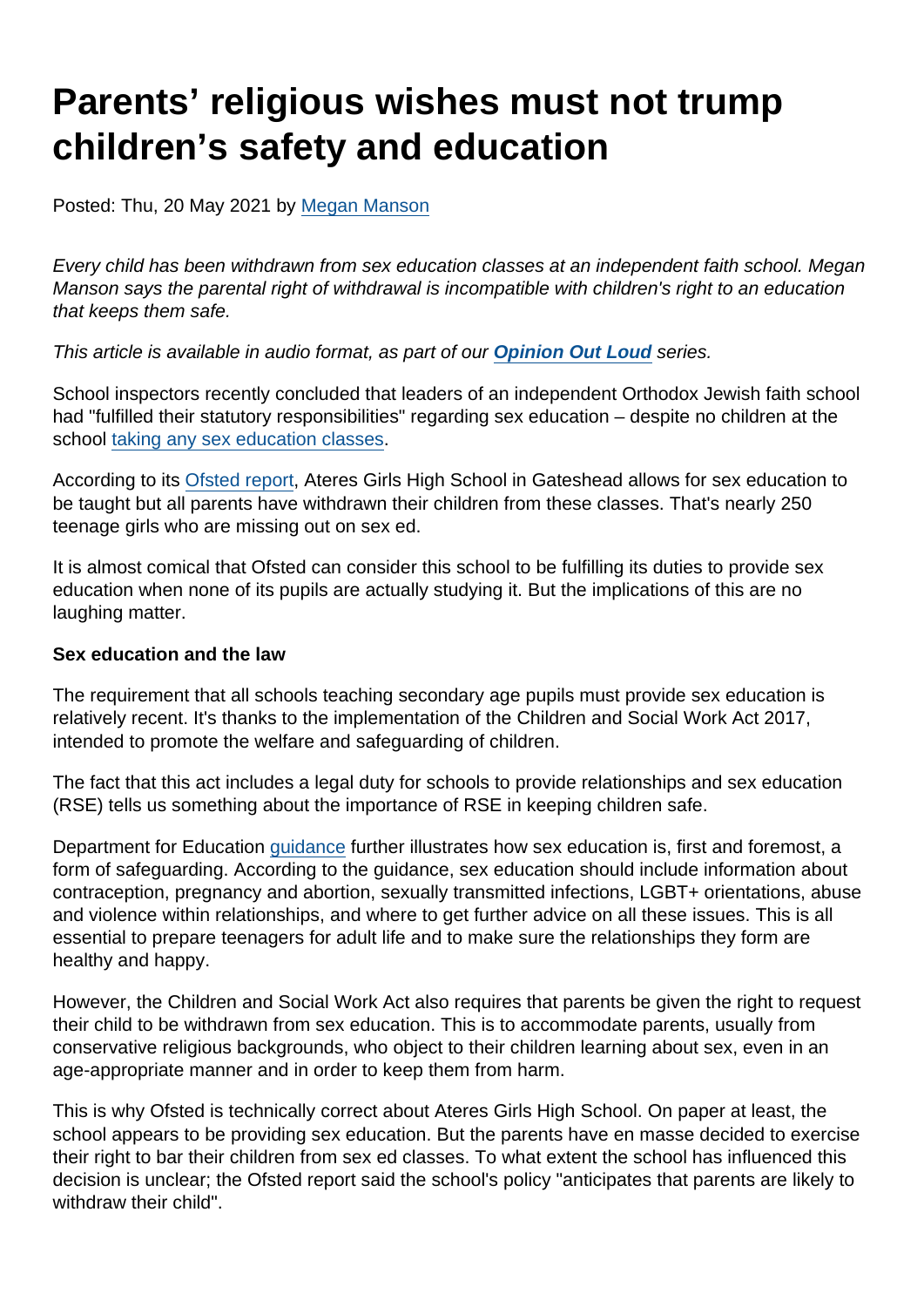The parental right of withdrawal has therefore rendered Ofsted powerless to ensure pupils receive sex education.

The case for ending the right of withdrawal

What happens when teenagers aren't given access to sex education? A recent [report](http://nahamu.org/wp-content/uploads/2021/02/Position-Paper-on-FM-Nahamu-Feb-2021.pdf) from Jewish counter-extremism group Nahamu revealed some of the dire consequences.

The report identified the lack of RSE as a key factor in forced marriage within Charedi ('ultra-Orthodox') Jewish communities. Charedi communities are notoriously insular and highly controlled by religious leaders. Access to information, be it via television, newspapers, the internet or books, is strictly limited.

Nahamu highlights that Charedi Jews typically marry young after a very short engagement and may not be made aware of the sexual aspects of marriage until the run up to their weddings. They may not understand the concept of consent or be able to recognise dangers such as domestic abuse or marital rape. This is why the report recommends that all RSE programmes, including in independent faith schools, include information about forced marriage.

But this is of little use if parents are able to withdraw their children from sex education. And as Nahamu makes clear, young people in conservative religious communities who are the most likely to be withdrawn from sex education are those who are in the greatest need of these classes.

Children from conservative Christian, Muslim and other religious backgrounds may also have this information withheld at their parents' wishes, and they too are vulnerable to issues around abuse and unhealthy relationships.

It is notable that while Ateres Girls High School did not fail its inspection in terms of sex education, it did fail to meet equality standards by refusing to teach about LGBT+ orientations. This too is a serious problem. Nahamu's report highlighted that the "total exclusion" of reference to LGBT+ people in Charedi communities means that LGBT+ Charedi Jews "face additional challenges and very serious issues of consent".

It is also common sense to make sure all young people are aware that LGBT+ people exist. Imagine being a teenage boy in a conservative religious community growing up to realise you are attracted to other boys rather than girls. Unless you're aware that homosexuality exists and that it is quite normal, completely harmless and nothing to be ashamed about, this could be a terrifying ordeal with [serious mental health implications](https://www.theguardian.com/society/2021/may/17/lgbt-youths-twice-as-likely-to-contemplate-suicide-survey-finds). It is also important for schools to challenge stigmatising and discriminatory attitudes that pupils may hold.

For these reasons, teaching about LGBT+ people is not optional – there is no right of withdrawal from this part of the school curriculum. In this case, the government has decided the right of pupils to an education that prepares them for adult life in the 21st century trumps the desire of communities to censor information about LGBT+ orientations for religious reasons.

Independent schools, religious or not, should retain greater freedom than state-funded schools over the content and delivery of their curricula. However, that freedom should not come at the cost of putting pupils' welfare at serious risk. Depriving young people, especially those in insular communities, of information about their own bodies and healthy relationships makes them extremely vulnerable to exploitation, abuse and entering marriages that they regret for the rest of their lives.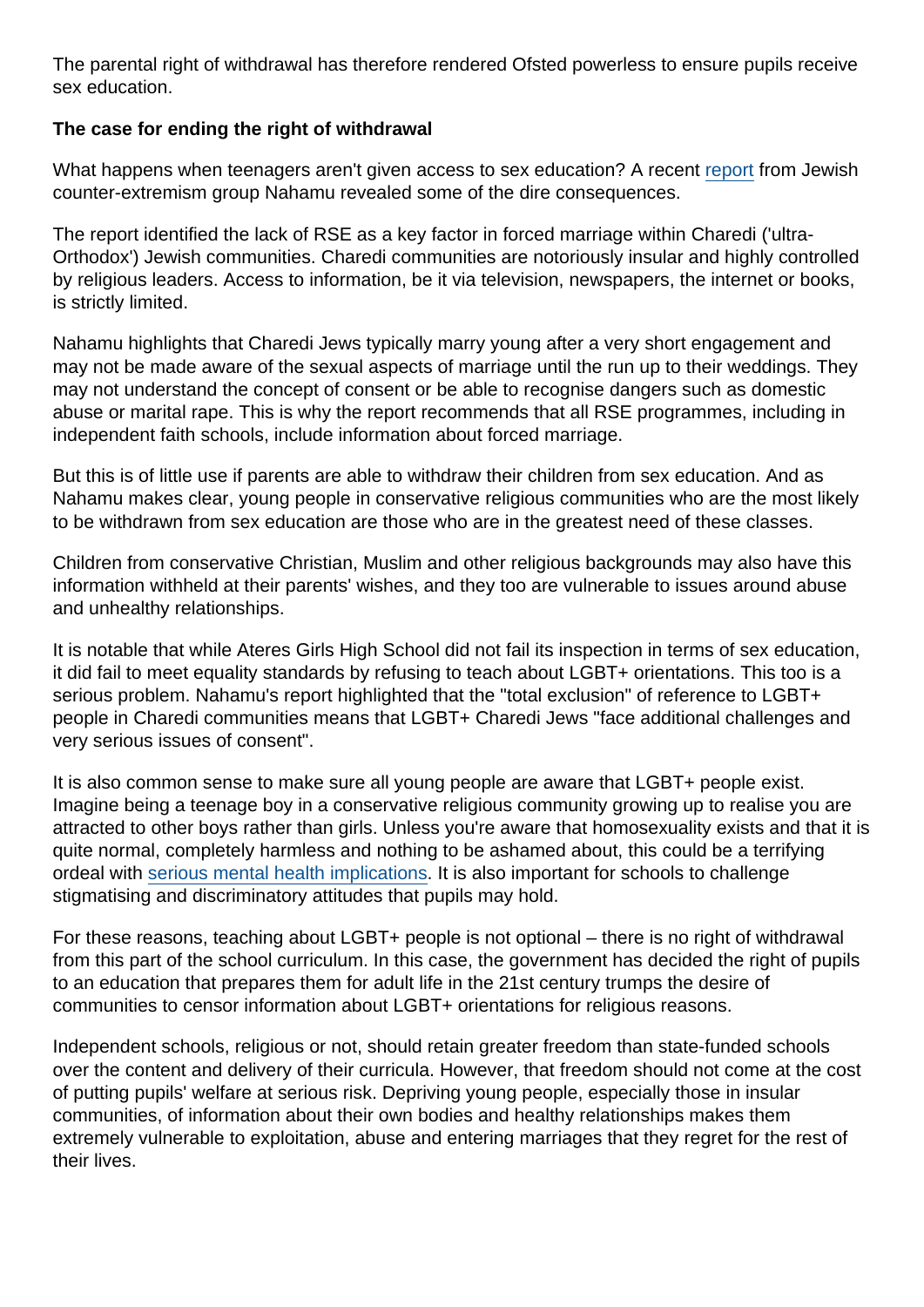The right of parents to withdraw children from sex education is in direct conflict with the right of children to learn about a key facet of adulthood and how to protect themselves as they grow up. It's time for the balance of these rights to be shifted towards the children. All young people, whatever their religious or cultural background, should be given genuine and unconditional access to objective, inclusive and age-appropriate education about relationships and sex.

Image: © palidachan/Shutterstock.com.

[Discuss on Facebook](https://www.facebook.com/NationalSecularSociety/posts/3997961706938817?__cft__[0]=AZVj-rB-Vrs0HE6oWt_8vbW0ttIMywcdi-VxHjmYoyMITO20Lja8sim171L_XczHzbDe2HQdbPGqXfH_TVMBKF2dCGQtH5B4uan9ZEENvUtW9RRgqOhLgclDkdXwWRH1gFfDn_x2HahcfT5sEPviVmle8mbul3Yf7OFkgcRiaZqDxCPEqju4JU408CUjbt7uNIc&__tn__=,O,P-R)

Megan Manson

Megan Manson is the head of campaigns at the National Secular Society. The views expressed in our blogs are those of the author and do not necessarily represent the views of the NSS.

## While you're here

Our news and opinion content is an important part of our campaigns work. Many articles involve a lot of research by our campaigns team. If you value this output, please consider supporting us today.

P.S. make sure to check out the related campaigns below.

- [Support us from just £1 a month](https://www.secularism.org.uk/donate.html)
- [Share on What's App](whatsapp://send?text=http://www.secularism.org.uk/opinion/2021/05/parents-religious-wishes-must-not-trump-childrens-safety-and-education?format=pdf)
- [Share on Facebook](https://www.facebook.com/sharer/sharer.php?u=http://www.secularism.org.uk/opinion/2021/05/parents-religious-wishes-must-not-trump-childrens-safety-and-education?format=pdf&t=Parents’+religious+wishes+must+not+trump+children’s+safety+and+education)
- [Share on Twitter](https://twitter.com/intent/tweet?url=http://www.secularism.org.uk/opinion/2021/05/parents-religious-wishes-must-not-trump-childrens-safety-and-education?format=pdf&text=Parents’+religious+wishes+must+not+trump+children’s+safety+and+education&via=NatSecSoc)
- [Share on Email](https://www.secularism.org.uk/share.html?url=http://www.secularism.org.uk/opinion/2021/05/parents-religious-wishes-must-not-trump-childrens-safety-and-education?format=pdf&title=Parents’+religious+wishes+must+not+trump+children’s+safety+and+education)
- [Subscribe to RSS Feed](/mnt/web-data/www/cp-nss/feeds/rss/news)

Tags: [Education,](https://www.secularism.org.uk/opinion/tags/Education) [Opinion Out Loud](https://www.secularism.org.uk/opinion/tags/Opinion+Out+Loud), [RSE](https://www.secularism.org.uk/opinion/tags/RSE)

## Related Campaigns

## [Protect RSE](https://www.secularism.org.uk/sex-education/)

Age-appropriate relationships and sex education should be every child's right.

[Read More](https://www.secularism.org.uk/sex-education/)